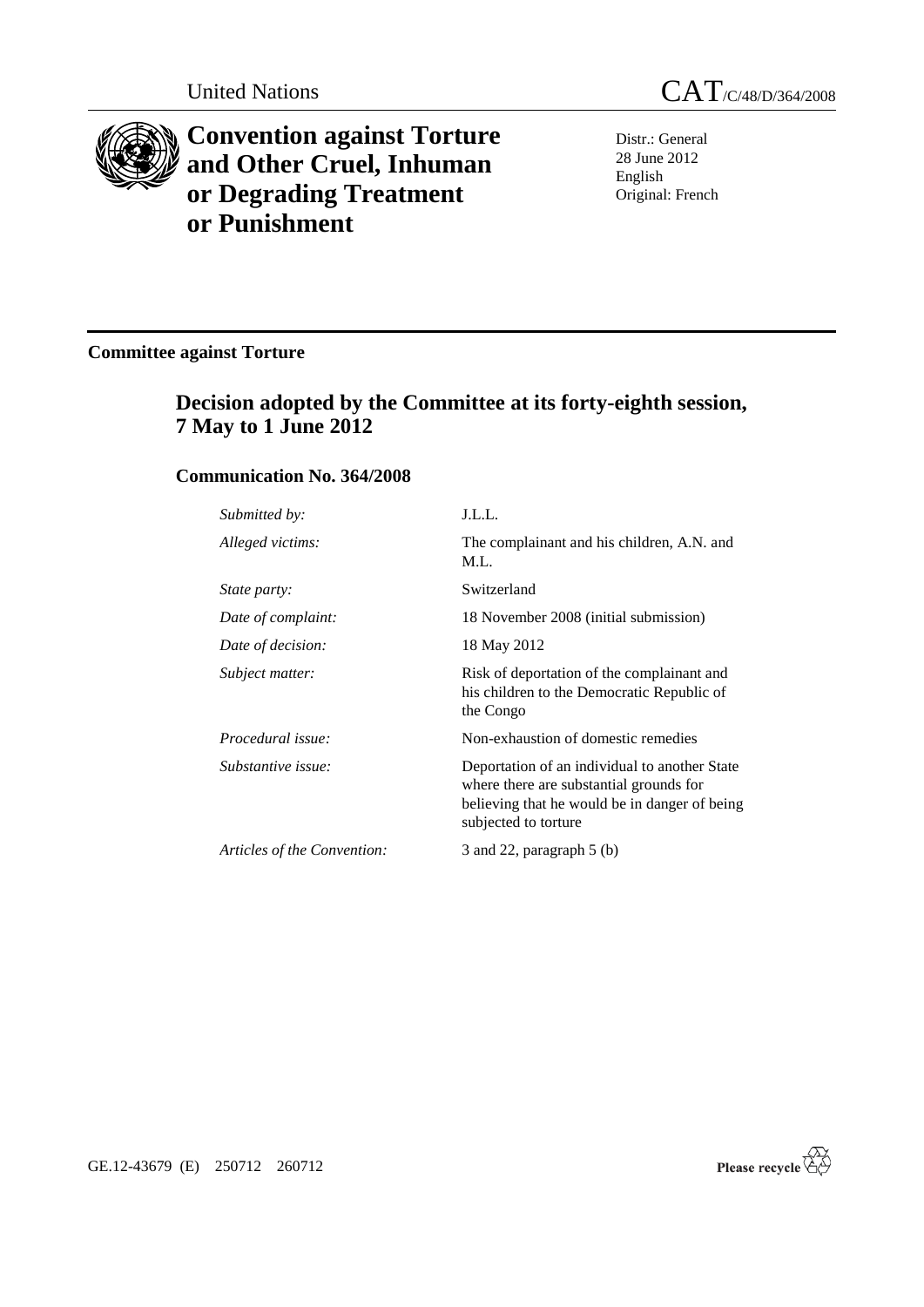### **Annex**

## **Decision of the Committee against Torture under article 22 of the Convention against Torture and Other Cruel, Inhuman or Degrading Treatment or Punishment (forty-eighth session)**

concerning

## **Communication No. 364/2008**

| Submitted by:       | J.L.L.                                             |
|---------------------|----------------------------------------------------|
| Alleged victims:    | The complainant and his children, A.N. and<br>M.L. |
| <i>State party:</i> | Switzerland                                        |
| Date of complaint:  | 18 November 2008 (initial submission)              |

*The Committee against Torture*, established under article 17 of the Convention against Torture and Other Cruel, Inhuman or Degrading Treatment or Punishment,

*Meeting* on 18 May 2012,

*Having concluded* its consideration of communication No. 364/2008, submitted to the Committee against Torture by J.L.L. under article 22 of the Convention against Torture and Other Cruel, Inhuman or Degrading Treatment or Punishment,

*Having taken into account* all information made available to it by the complainant and the State party,

*Adopts* the following:

### **Decision under article 22, paragraph 7, of the Convention against Torture**

1. The complainant in the communication dated 18 November 2008 is Mr. J.L.L., born on 20 May 1968, and his two minor children, A.N., born in 1995, and M.L., born in 2000, who are nationals of the Democratic Republic of the Congo and currently residing in Switzerland. He claims that their return from Switzerland to the Democratic Republic of the Congo would violate article 3 of the Convention against Torture. The complainant is not represented by counsel.

#### **Factual background**<sup>1</sup>

2.1 The complainant was born in Kinshasa to a Rwandan Tutsi father and a Congolese mother. On 2 August 1998, during the attack on the Democratic Republic of the Congo by Rwandan-backed rebels, the complainant, who was living in Kinshasa at the time, allegedly

<sup>1</sup> In order to provide as comprehensive and coherent a factual background as possible, this section has been based on both the initial complaint and on the court decisions and other documents contained in the complainant's case file.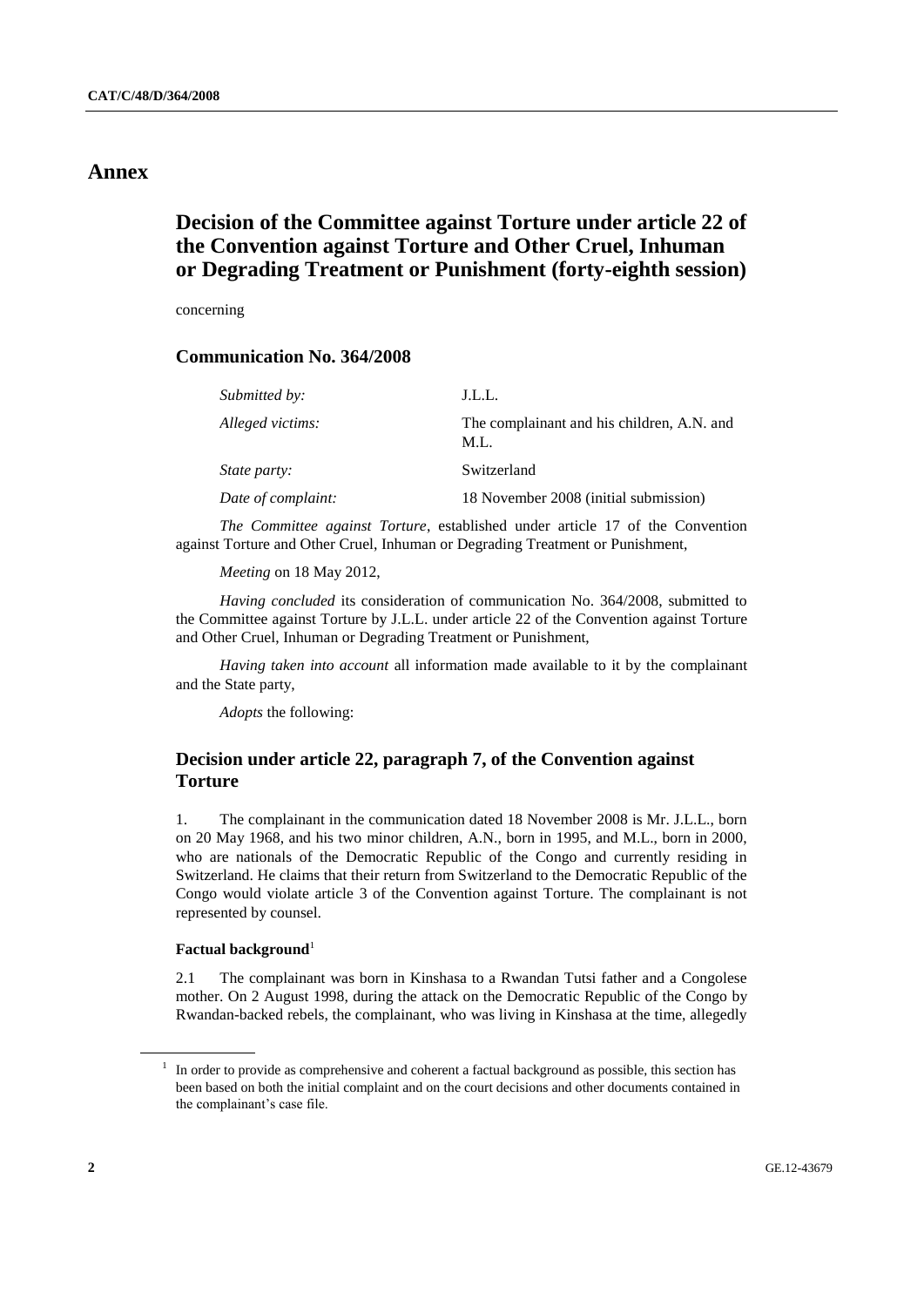suffered ill-treatment at the hands of students, neighbours and Congolese State agents and was eventually arrested because of his origins. The authorities were reportedly unable to protect him.

2.2 The complainant arrived in Switzerland and applied for asylum on 2 July 2003. During the review of his asylum application by the Swiss authorities, the complainant claimed that, as a law student at the University of Kinshasa, he had been arrested by State agents because of his Rwandan origin on or around 10 November 1998 and had been taken to the home of Laurent-Désiré Kabila, from which he had escaped with the help of a guard after spending one week in captivity. The complainant claims that he then fled to Bunia (Ituri). On 1 May 2003, the complainant was allegedly abducted and mistreated by Lendu militiamen who mistook him for a Hema because of his appearance. They allegedly attempted to make him disclose the names of people who were planning to attack them. During his transfer on 5 May 2003, the complainant allegedly managed to escape with the help of one of the militiamen, who had recognized him. He fled to Uganda by pirogue on 7 May 2003. He then continued on to Kenya and thence to Rome by plane on 29 June 2003. He then made his way to Switzerland, arriving on 2 July 2003, and applied for asylum the same day.

2.3 On 2 February 2005, the Federal Office for Migration rejected the complainant's asylum application. It established, through investigations conducted by the Swiss embassy in the Democratic Republic of the Congo, that the complainant's father was Rwandan, but of Hutu ethnicity, not Tutsi, as the complainant claims. What is more, the complainant could not speak Tutsi, knew nothing about Tutsi traditions and could not name his father's place of origin. In the complaint before the Committee, the complainant claims to be of Tutsi ethnicity, which contradicts the findings of the Swiss authorities. Furthermore, based on the investigations conducted by the Swiss mission in Kinshasa, the Federal Office for Migration has established that the complainant apparently did not live in Bunia from 1998 to 2003. The complainant has maintained this claim and requested permission to call on individuals from Bunia to testify on his behalf. The Federal Office for Migration denied this request. It did confirm, however, that the complainant had been the victim of harassment in 1998, but established that the harassment was not sufficiently intense to prevent him from remaining in Kinshasa until 2003.

2.4 On 11 July 2005, the Swiss Asylum Appeals Commission, later replaced by the Federal Administrative Tribunal, rejected the complainant's appeal and ordered his deportation from Switzerland on 8 September 2005. The Commission maintained that it had not been established that the complainant was actually of Tutsi origin and that his claims regarding his two escapes from detention in Kinshasa and Bunia were not plausible. The Commission did acknowledge, however, that the complainant had experienced difficulties in Kinshasa in 1998, but found that there were no grounds for believing that the complainant would be exposed to any real, specific or substantial risk of torture, as defined under article 3 of the Convention if he were to be returned to the Democratic Republic of the Congo.

2.5 On 22 August 2005, the complainant's two children applied for asylum. The Federal Office for Migration denied their application on 20 December 2007. On 24 September 2008, the Federal Administrative Tribunal rejected their appeal and ordered their deportation from Switzerland by 3 November 2008. The children had allegedly left the Democratic Republic of the Congo after being threatened and persecuted because of their Rwandan origin. In August 2005, an unknown "white female" allegedly informed their father that the children had arrived in Switzerland. The Federal Administrative Tribunal decided that the children's statements were not plausible and that their claim to Tutsi origin could not be accepted, given that their father's own origin was in dispute. The Federal Administrative Tribunal also affirmed that the psychological problems referred to in the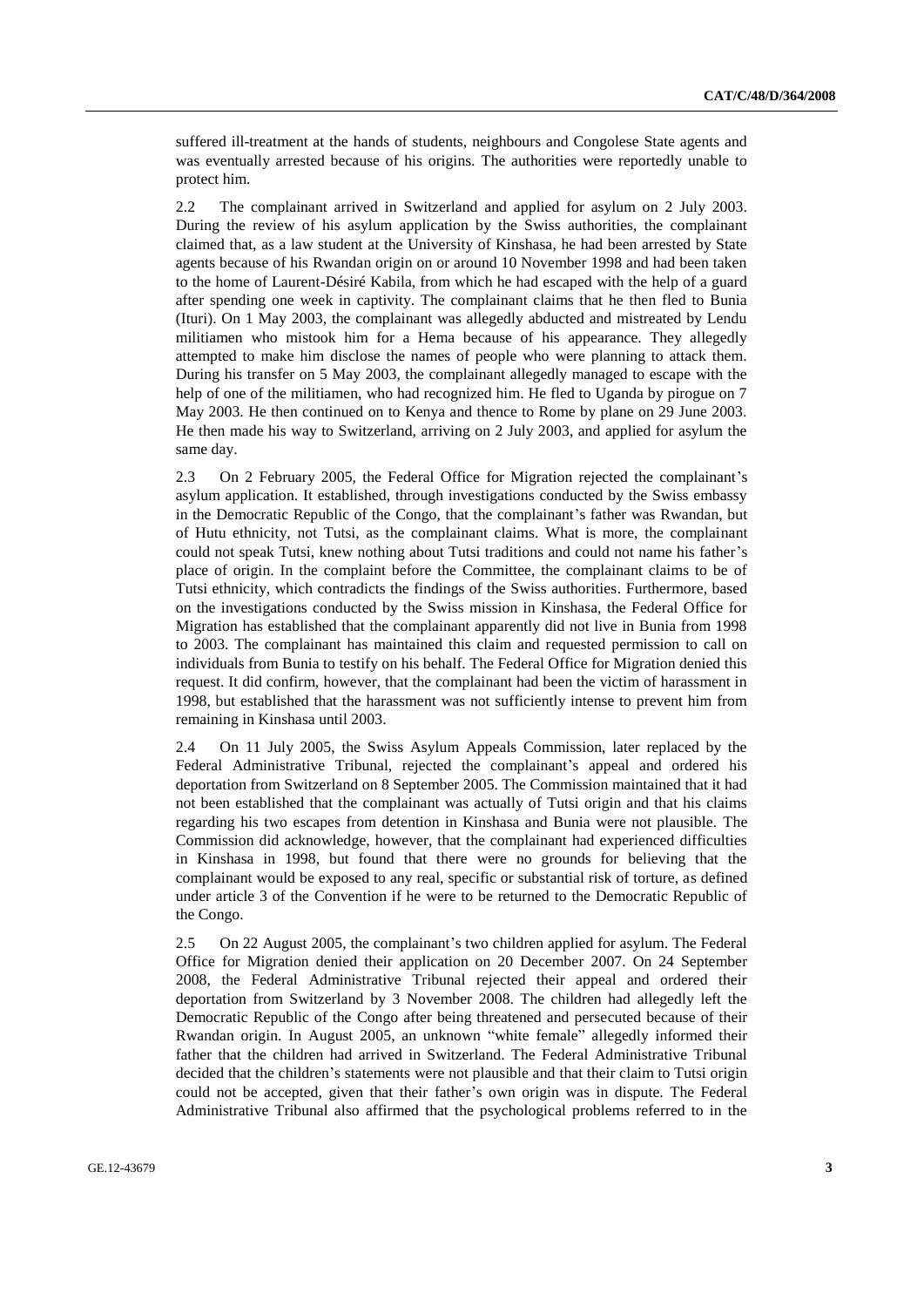medical report on the complainant's children did not constitute an obstacle to their return, since treatment was available in Kinshasa. The Tribunal concluded that the complainant's children had not established that they personally would be in danger of being subjected to torture if they were to be returned to the Democratic Republic of the Congo.

#### **The complaint**

3.1 The complainant asserts that his and his children's deportation to the Democratic Republic of the Congo would constitute a violation of article 3 of the Convention against Torture because of their Rwandan Tutsi origins, for which they would be persecuted by State agents and members of the community.

3.2 The complainant adds that, although the end of the war has facilitated the inclusion of members of the different sides in the management of the affairs of State, the peace remains uneasy. There has been an unremitting rebellion in the east of the Democratic Republic of the Congo since 2005. The goal of this uprising, which is supported by Rwanda and led by Nkunda Batware, a Congolese Tutsi, is to protect persecuted Tutsis in the Democratic Republic of the Congo. In the media and in schools, the instability plaguing the entire country is blamed on Tutsis.

#### **State party's observations on admissibility and on the merits**

4.1 On 26 January 2009, the State party contested the admissibility of the communication on the ground of non-exhaustion of domestic remedies, given that the complainant had filed a request for reconsideration on 18 December 2008, which was after he had submitted his complaint to the Committee. In a decision dated 30 December 2008, the Federal Office for Migration had denied the complainant's request. In a letter of 13 May 1999, the State party informed the Committee that the complainant had lodged an appeal before the Federal Administrative Tribunal on 4 February 2009. On 23 June 2009, the State party informed the Committee that the Tribunal had issued a judgement on 19 June 2009 rejecting the complainant's claims, thus bringing domestic remedies to an end.

4.2 On 28 April 2010, the State party submitted its observations on the merits. After listing the various steps in the asylum procedures undertaken by the complainant and his children, the State party summarizes the grounds advanced for the request for reconsideration filed by the complainant on his own and his children's behalf on 18 December 2008 (that is, after the complaint had been submitted to the Committee). The complainant informed the Swiss authorities that he had learned that his wife, who had remained in the Democratic Republic of the Congo, had died on 1 October 2008. As a result, he and his children no longer had any social network there that they could count on for support. He also claimed that his children's psychological state had deteriorated since they had learned of their mother's death.

4.3 The complainant submitted a certificate from the Work for the Rehabilitation and Protection of Street Children (ORPER), medical certificates and a statement from the Tutsi community in Europe. The State party notes, however, that the complainant provides no new evidence to challenge the Federal Administrative Tribunal judgements of 24 September 2008 and 17 June 2009, which had been handed down following a thorough examination of the case. Nor does the complainant provide the Committee with any explanation for the discrepancies and contradictions discovered by the Swiss authorities.

4.4 In reference to article 3 of the Convention, the State party draws attention to the criteria established by the Committee in its general comment No.  $1<sup>2</sup>$  particularly paragraphs

<sup>2</sup> *Official Records of the General Assembly, Fifty-third Session, Supplement No. 44* (A/53/44).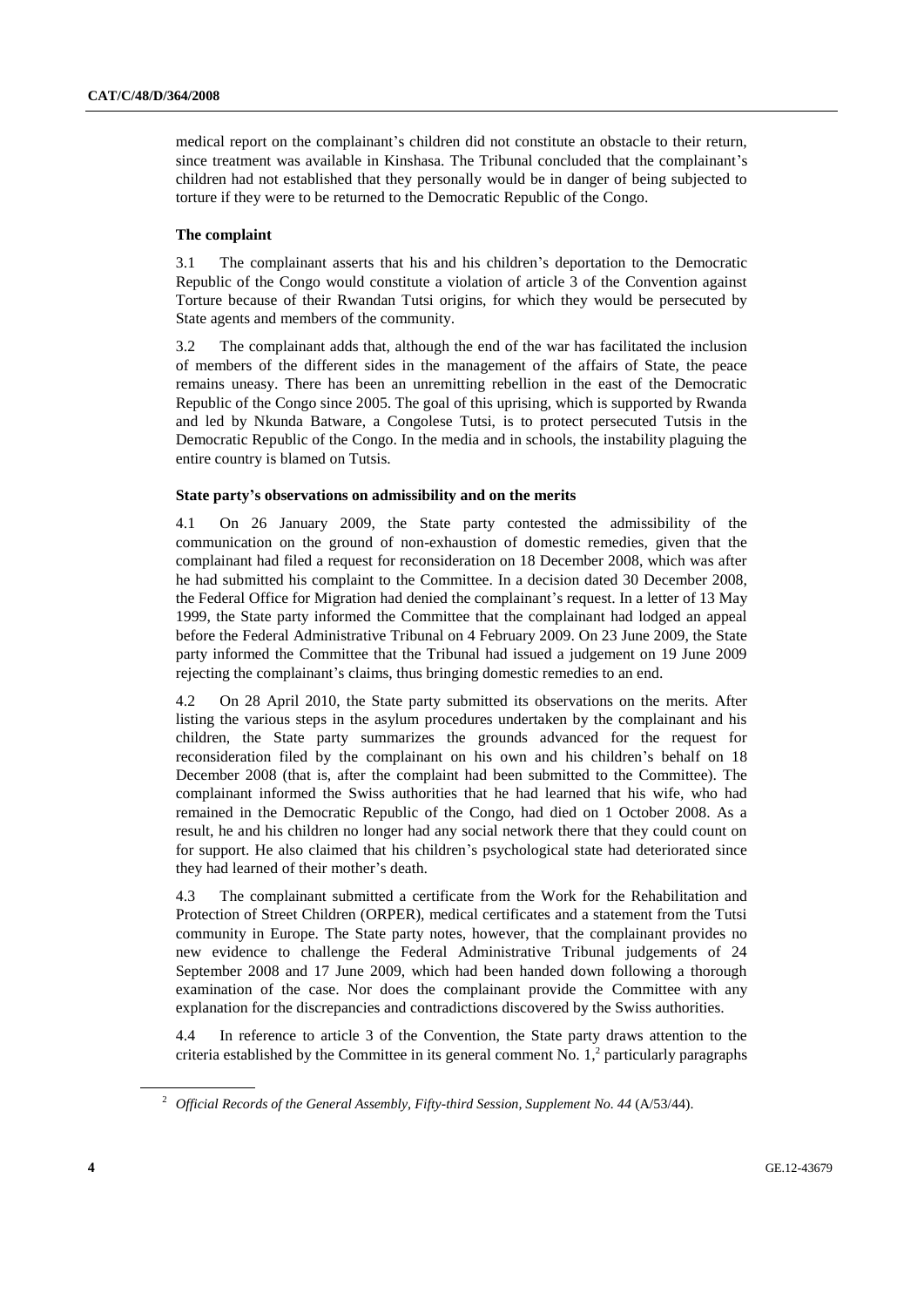6 et seq., in which it states that individuals must establish that they would face a personal, present and substantial risk of torture if they were to be returned to their country of origin. While article 3, paragraph 2, of the Convention does provide that all relevant considerations — including the existence in the State concerned of a consistent pattern of gross, flagrant or mass violations of human rights — should be taken into account, it also states that the purpose of doing so is to determine whether an individual would be at personal danger of being subjected to torture. And yet, as the Federal Administrative Tribunal establishes in its judgement of 24 September 2008, the Democratic Republic of the Congo is not currently in a situation of war or civil war and is not experiencing widespread violence throughout its territory to an extent that would justify the automatic assumption that all complainants from that State were in real danger regardless of the individual circumstances in each case.

4.5 According to the information provided by the Swiss embassy in Kinshasa in December 2008, there is currently no ethnic conflict nor are particular ethnic groups being persecuted in Kinshasa, where the complainant and his children lived prior to their departure. Furthermore, the residents of Kinshasa consider the war in the east to be a conflict between the elites of all the ethnic groups that is being waged for economic and political ends. Nor do they consider the Tutsi and Hutu, of whom there are some 100,000 living in Kinshasa, responsible for that conflict. Consequently, the State party claims that the complainants would not face a real and substantial danger because of their origins if they were to be returned to the Democratic Republic of the Congo.

4.6 The State party further notes that the petition from the Congolese Tutsi community denouncing the continued threat of genocide, dated 13 November 2007 and appended to the present complaint, was submitted only to the Committee, not to the authorities of the State party. The State party notes, however, that this petition refers to the general situation of the Tutsi in the Democratic Republic of the Congo and therefore does not concern the complainant and his children, especially since, in the course of the asylum proceedings, the Swiss authorities had called their Tutsi origins into question.

4.7 The State party adds that the credibility of the complainant and his children has also been called into question during the asylum proceedings, particularly with regard to his detention at Joseph Kabila's residence and his abduction by militiamen in Bunia. While acknowledging the difficulties the complainant experienced in 1998, the Swiss authorities do not consider them to have been serious enough to constitute a risk of future persecution. In addition, the amount of time that elapsed between the complainant's problems in 1998, which might have been linked to his ethnic origin, and his departure in 2003 precludes any possibility of a link between those problems and the asylum application.

4.8 The State party further notes that the complainant and his children have not supplied evidence of any political activity to support their asylum application.

4.9 The State party is of the view that the complainant has never established that he is a Rwandan of Tutsi ethnicity. He has simply denied the results of the Swiss embassy's investigations of the matter, without backing up his claims, and restated his position before the Committee without providing any further evidence. He informed the authorities of the State party that he had hidden in a specific location in November 1998 to escape the violence against Rwandans in Kinshasa. The results of the State party's investigation show, however, that the complainant was not known at that address. This claim therefore does not appear to be credible. What is more, the complainant has not made this argument before the Committee. The investigation also showed that the complainant had never been to Bunia, which is why his claims regarding his abduction by militiamen lack credibility.

4.10 The investigation has also shed some doubt on the credibility of the complainant's children, it having been established that they had not been subjected to insults or threats at school or in their neighbourhood. On the contrary, they lived a privileged life at the address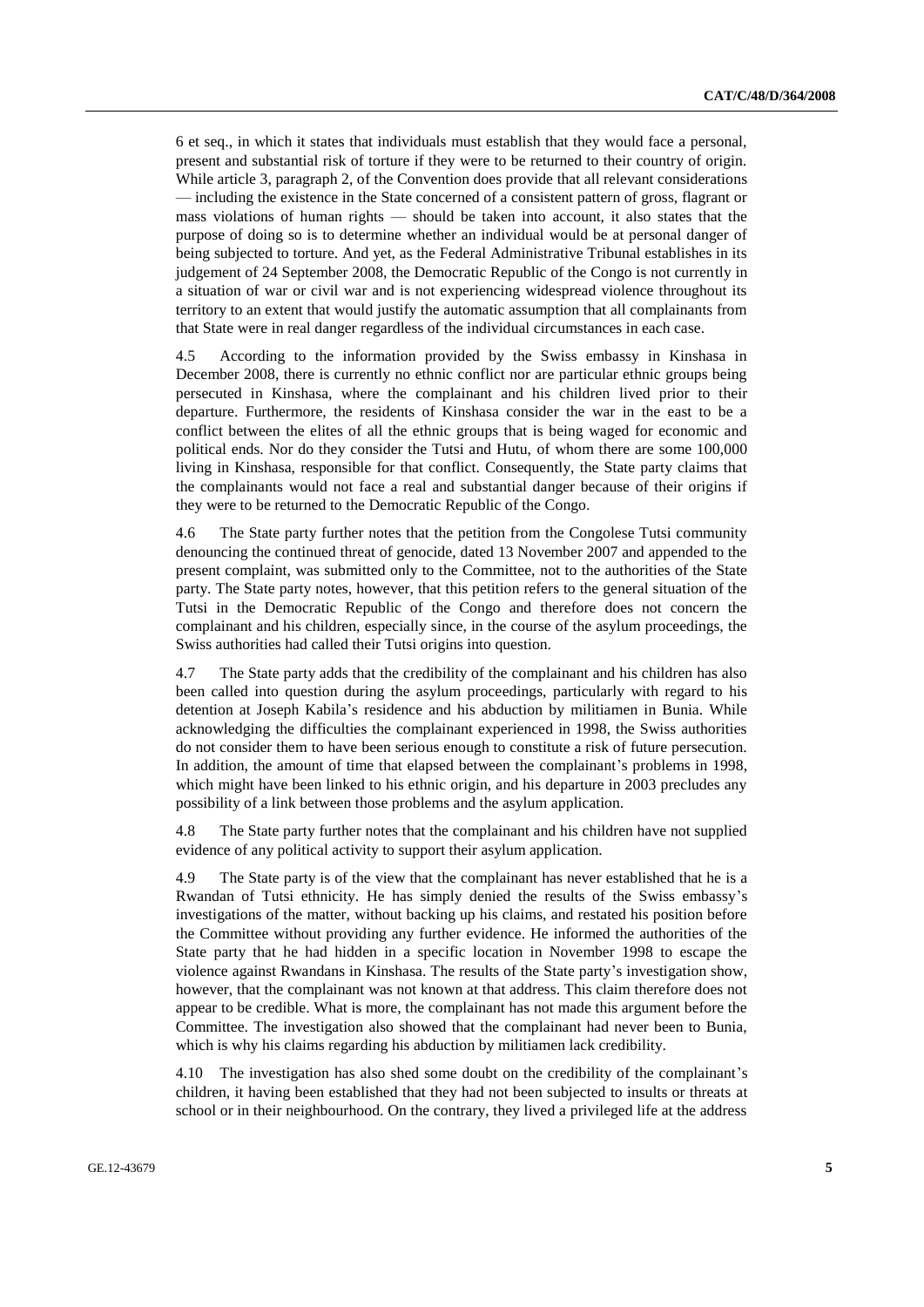that they had given in Kinshasa, were well integrated and were in no danger. The authorities in charge of applications for asylum also pointed out that the children's statements concerning their departure from Kinshasa were inconsistent. The children claimed that a "white female" had taken them first to South Africa by plane and then to Switzerland by train. However, the investigation shows that the children were brought to Switzerland directly, without transiting through South Africa. Moreover, the Work for the Rehabilitation and Protection of Street Children (ORPER) in Kinshasa has stated, in a document appended to the present complaint, that the complainant's children had stayed in centres run by that organization from 6 November 2003 to 2 July 2005, the date on which they left the Democratic Republic of the Congo. Yet, during the asylum proceedings, the children said that they had stayed with their mother until their departure.

4.11 The State party questions the truth of the complainant's claims that his wife has died, which was the basis for his request for reconsideration. Indeed, only a copy of the death certificate was submitted to the Swiss authorities, and the complainants have not disclosed the exact circumstances under which they obtained that document to the authorities. In particular, the complainant has not divulged the name of the person who sent him the fax informing him of his wife's death.

4.12 Regarding the state of health of the complainant and his children, the State party asserts that this does not constitute a criterion for determining whether there are substantial grounds for believing that they would be in danger of being subjected to torture if they were deported. In this regard, the State party refers to the Committee's jurisprudence, according to which the aggravation of a person's state of physical or mental health owing to his or her deportation is generally insufficient, in the absence of additional factors, to amount to degrading treatment that would be in violation of article 16 of the Convention.<sup>3</sup> The complainant informed the Swiss authorities that he suffered from tuberculosis. However, according to a medical report of 4 April 2005, his medical treatment for tuberculosis has been completed. Moreover, in the event of a relapse, treatment for this illness is available in Kinshasa, sometimes even free of charge.

4.13 Where the children are concerned, as the Federal Administrative Tribunal found in its judgement of 24 September 2008, their state of health cannot be considered sufficiently serious as to put them in any real danger if they were returned to their country of origin. There is nothing to indicate that they will require extensive treatment that could not be provided in the Democratic Republic of the Congo in the near future. In the event that the financial support they receive from their family in Kinshasa does not suffice to allow them to continue a proper course of treatment, the complainant may seek repatriation aid from the Federal Office for Migration, as well as assistance on an individual basis to help him cover the cost of medical care for a reasonable period of time. Although it has been established that the complainant comes from a privileged family, given that he himself has a university education, the Federal Administrative Tribunal has proposed a deadline for departure that takes into account the requirements of the course of treatment that is now under way. The Tribunal also maintains that a deterioration in the psychological health of persons whose asylum claims have been rejected is commonplace, but that this should not necessarily be viewed as a serious obstacle to the individual's deportation.

4.14 Regarding the report from the school psychological support services of the city of Zurich dated 19 November 2008, the Tribunal has some reservations about the portion of the diagnosis which indicates that the children run a greater risk of suicide and that their pre-existing symptoms have been aggravated by the news of their mother's death. The case

<sup>3</sup> The State party cites *A.A.C. v. Sweden*, communication No. 227/2003, decision adopted on 16 November 2006, para. 7.3.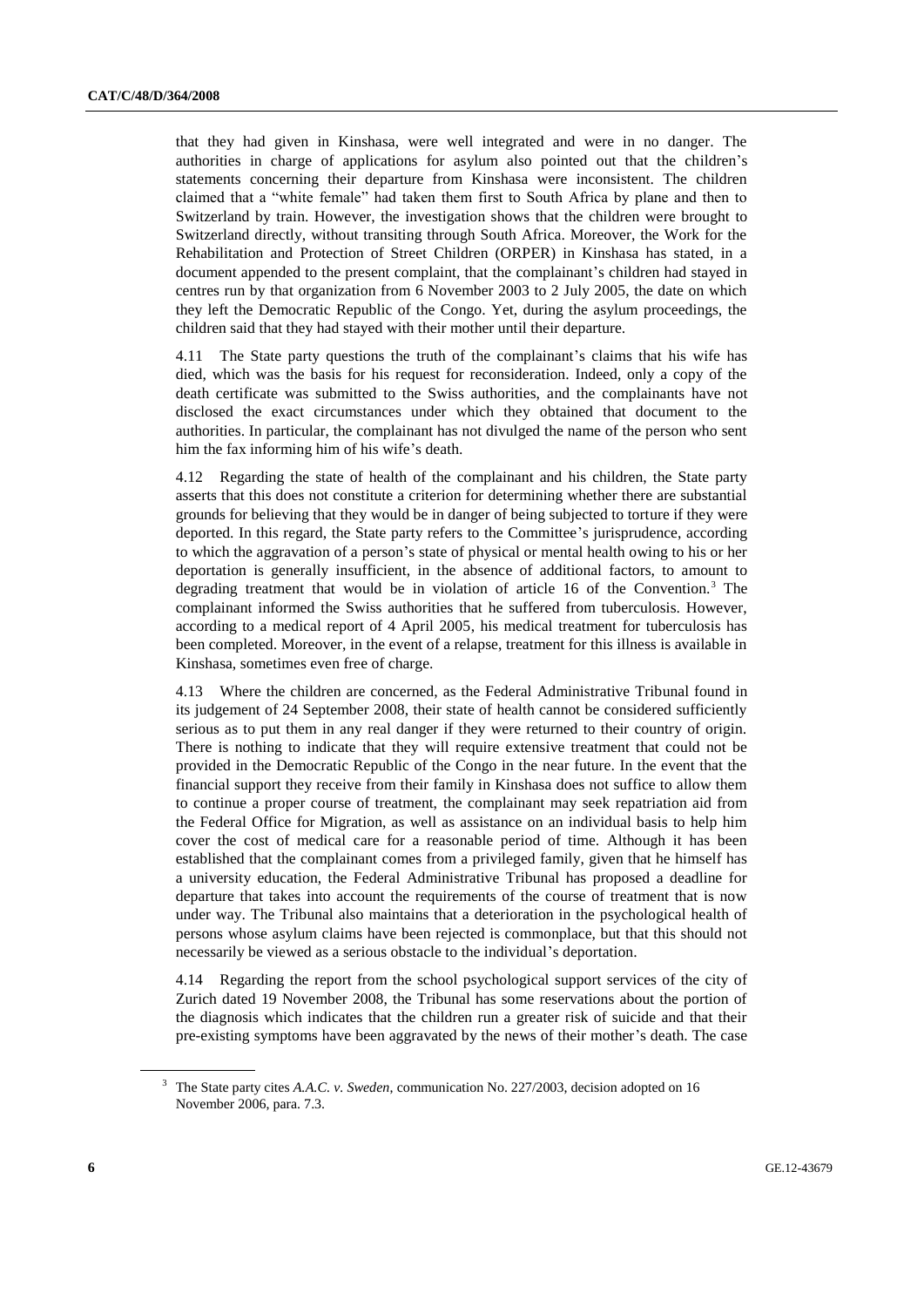history presented in the report departs on several points from the findings of fact set forth in the final decisions handed down in the course of the regular asylum proceedings and in the related judgements on appeals. Nor does the report suggest that this case history was verified. The medical certificate from the Zurich school psychological support services, dated 30 September 2008 which the complainant submitted to the Committee contains no information that had not already been provided by the support services' earlier certificates, which were duly studied and taken into account by the Tribunal in its judgement of 17 June 2009. Lastly, if the children were to be returned to the Democratic Republic of the Congo, they would be returned with their father and would thus be neither unaccompanied nor unsupported.

4.15 The State party concludes that there is nothing to indicate that there are substantial grounds for fearing that the complainant and his children would face a real and personal risk of torture if returned to the Democratic Republic of the Congo.

#### **Additional information provided by the complainant**

5.1 On 17 May and 8 June 2010 the complainant noted that domestic remedies have been exhausted and that there is therefore no obstacle to the admissibility of the complaint.

5.2 The complainant notes that, once his asylum application had been refused, he initiated proceedings to apply for a permit based on humanitarian grounds under article 14, paragraph 2, of the Swiss Asylum Act. That request was also denied. He criticizes the asylum policy of the Canton of Zurich, which, he claims, discourages all asylum seekers from legalizing their situation. The complainant points out that he is well integrated into Zurich society, inasmuch as he has a good command of German, has received a job offer and has enrolled his children in school.

5.3 He fears that the presidential election scheduled for 28 November 2011 in the Democratic Republic of the Congo, which could result in the re-election of Joseph Kabila, who is of Rwandan origin, might once again stir up ethnic tensions, bringing with them the risk of torture and attacks on people's lives, including his and his children's.

#### **Complainant's comments on the State party's submission**

6.1 In his comments dated 18 August 2011, the complainant contests the State party's claim that the inhabitants of Kinshasa consider the war in the east to be a conflict between ethnic elites. The complainant points out that ethnic groups such as the Ndade, the Bashi or the Hema do not have elites. Moreover, massacring civilians and raping women are not the kind of acts that elites generally engage in.

6.2 With regard to his political activities, the complainant notes that he is active in the Alliance des Patriotes pour la Refondation du Congo (Alliance of Patriots for the Refoundation of the Congo) (APARECO) and that this can be confirmed by the president of that organization in Switzerland. The complainant adds that he has been interviewed several times on Radio Tshiondo, an Internet radio station, making his political activity in Switzerland common knowledge.

6.3 Regarding the conclusion reached by the Swiss embassy regarding the doubtfulness of his Tutsi origins, the complainant replies that in the region of Kinshasa, most of the inhabitants are unable to distinguish between Hutu and Tutsi and that the primary consideration is Rwandan nationality.

6.4 The complainant claims that the Swiss authorities never investigated the circumstances of his wife's death and that she did not die a natural death but was murdered. Contrary to the State party's claims, the threats he received in the Democratic Republic of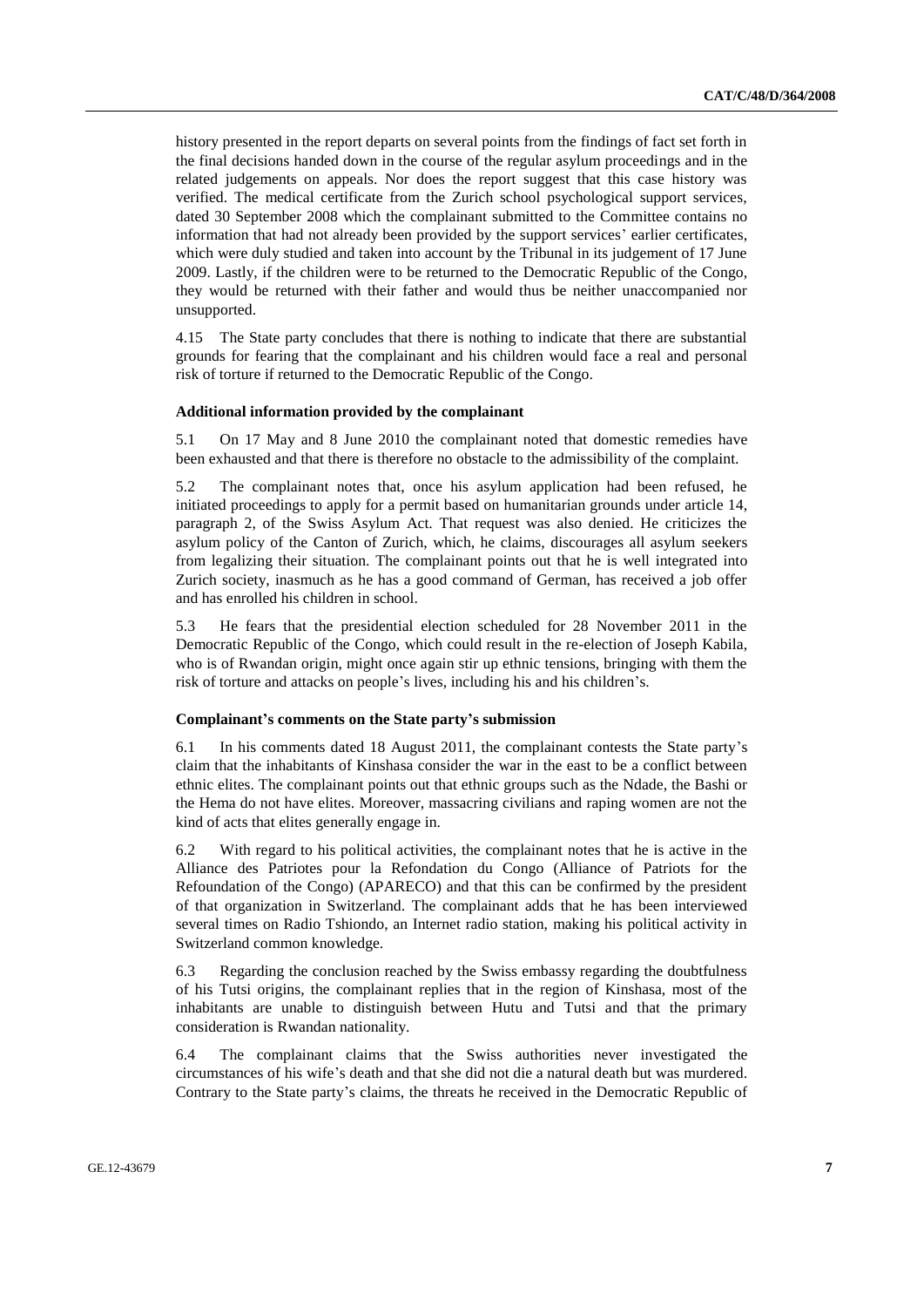the Congo were more than mere "harassment", because persons identified as Rwandans there risk dying a very painful death.

6.5 The complainant also once again raises the question of the State party's doubts about his credibility. He confirms his address in Kinshasa, and refers to his knowledge of his Rwandan origins and the fact that he spent his childhood far away from Kinshasa. With regard to his detention by militiamen, he claims to have been detained in a mud hut, as the militia have no prisons.

6.6 The complainant finds that the Swiss authorities' scepticism about his children's statements is regrettable and criticizes their failure to make any attempt to verify their claims. He considers it not unusual for children not to remember exact dates, such as when they entered and left the centre run by ORPER. Lastly, the complainant rejects the State party's argument that the children could receive appropriate medical treatment in the Democratic Republic of the Congo. He notes that he contracted tuberculosis during his detention, which attests to the difficulties he endured in the Democratic Republic of the Congo.

#### **Issues and proceedings before the Committee**

#### *Consideration of admissibility*

7.1 Before considering any claims contained in a complaint, the Committee against Torture must decide whether or not it is admissible under article 22 of the Convention. The Committee has ascertained, as it is required to do under article 22, paragraph 5 (a), of the Convention, that the same matter has not been and is not being examined under another procedure of international investigation or settlement.

7.2 The Committee further notes that domestic remedies have been exhausted pursuant to article 22, paragraph 5 (b), with regard to the claims contained in the original communication before the Committee. Although the State party initially contested the admissibility of the complaint on the ground of non-exhaustion of domestic remedies, those remedies were subsequently exhausted and the State party has acknowledged the admissibility of the complaint. However, with regard to the complainant's claim that he is active in APARECO, making his political activity in Switzerland common knowledge, the Committee notes that the complainant made this claim for the first time in his comments on the State party's submission. The Committee therefore notes that the State party has not had a chance to comment on that claim, which, moreover, was not invoked before the domestic courts as a factor constituting a risk of torture for the complainant if he were returned to the Democratic Republic of the Congo. In the light of the above, the Committee finds that this part of the communication is inadmissible under article 22, paragraph 5 (b), of the Convention.

7.3 The Committee finds that the other claims made under article 3 of the Convention are admissible and therefore proceeds to its consideration of the merits.

#### *Consideration of the merits*

8.1 The Committee has considered the complaint in the light of all the information made available to it by the parties, as provided for under article 22, paragraph 4, of the Convention.

8.2 The issue before the Committee is whether, in deporting the complainant and his children to the Democratic Republic of the Congo, the State party would be failing to fulfil its obligation under article 3 of the Convention not to expel or to return (*refouler*) a person to another State where there are substantial grounds for believing that he or she would be in danger of being subjected to torture.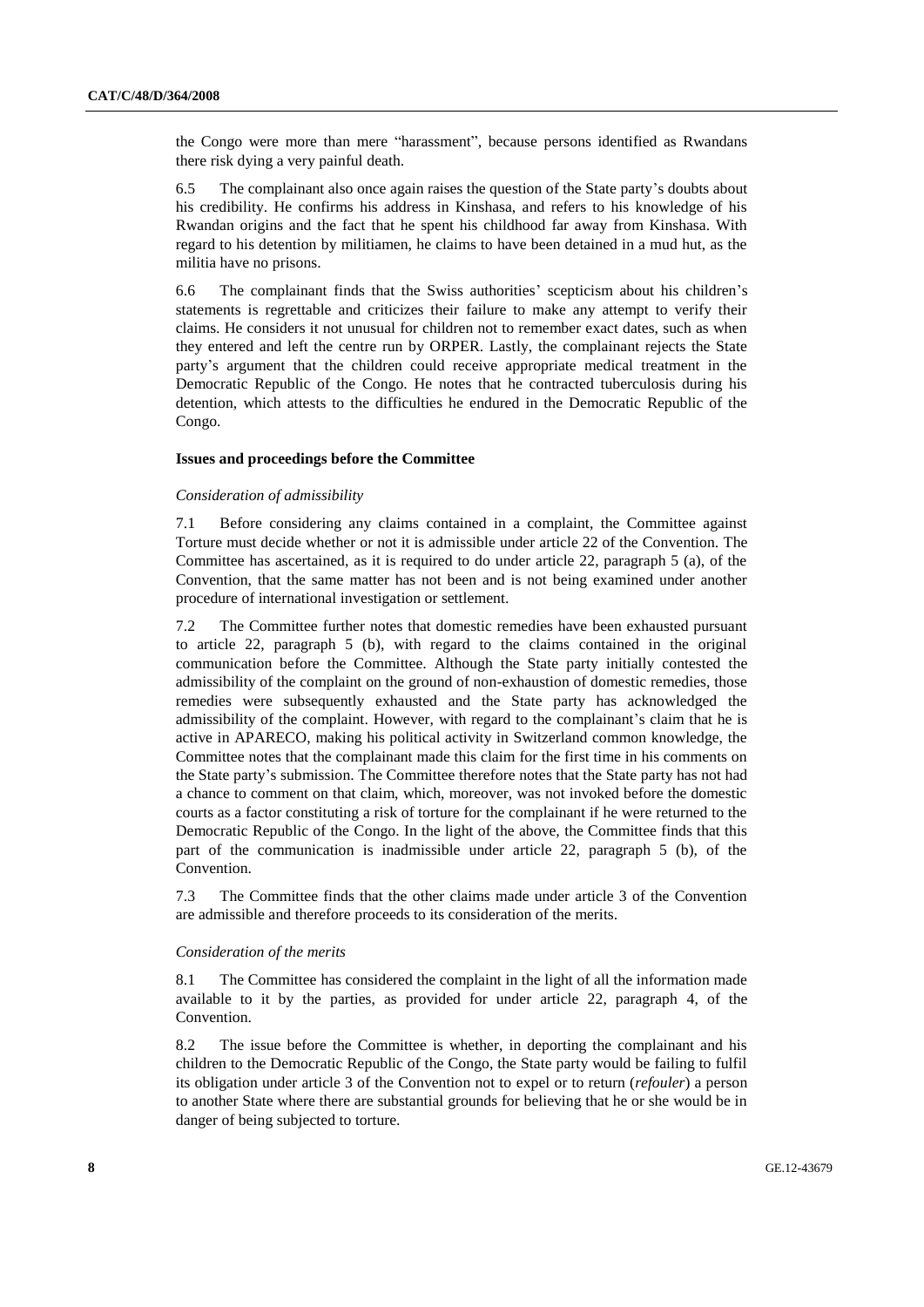8.3 In assessing the allegations made by the complainant on his own and his children's behalf under article 3, the Committee must take account of all relevant considerations, including the existence of a consistent pattern of gross, flagrant or mass violations of human rights in the State concerned. The aim of such an assessment, however, is to determine whether the complainant would personally be in danger of being subjected to torture in the Democratic Republic of the Congo. It follows that the existence in that country of a pattern of gross, flagrant or mass violations of human rights does not in itself constitute sufficient grounds for determining that a particular person would be in danger of being subjected to torture if deported to that country. Additional grounds must be adduced to show that the individuals concerned would be personally at risk.<sup>4</sup>

8.4 The Committee recalls its general comment No. 1 (1996) on the implementation of article 3 of the Convention in the context of article 22, which states that, while the risk of torture does not have to meet the test of being highly probable, it must be personal and present. In this regard, the Committee has established in previous decisions that the risk of torture must be "foreseeable, real and personal". <sup>5</sup> As to the burden of proof, the Committee recalls that it is generally incumbent upon the complainant to present an arguable case and that the risk of torture must be assessed on grounds that go beyond mere theory or suspicion.

8.5 The Committee is aware of the dire human rights situation in the Democratic Republic of the Congo.<sup>6</sup> However, it also notes the doubts expressed by the State party as to the credibility of the allegations made by the complainant and his children since their first asylum applications were lodged on 2 July 2003 and 22 August 2005, respectively.

8.6 In assessing the risk of torture in the case under consideration, the Committee notes the complainant's claims that, starting in 1998, he suffered ill-treatment at the hands of students, neighbours and State agents because of his Rwandan Tutsi origins. The Committee notes that, during the asylum proceedings, the complainant explained that on or around 10 November 1998 he was taken to the home of Laurent-Désiré Kabila, whence he managed to escape after spending one week in captivity; that the complainant then fled to Bunia in the east of the country; that he was then allegedly abducted by militiamen on 5 May 2003 and held in a mud hut; that he again escaped and fled the country; and that he travelled to Kenya, then to Italy and finally to Switzerland, where he applied for asylum on 2 July 2003. The Committee notes the complainant's claims that his children were themselves persecuted in Kinshasa because of their origins, which led them to leave the

<sup>4</sup> See *S.P.A. v. Canada*, communication No. 282/2005, decision adopted on 7 November 2006; *T.I. v. Canada*, communication No. 333/2007, decision adopted on 15 November 2010; and *A.M.A. v. Switzerland*, communication No. 344/2008, decision adopted on 12 November 2010.

<sup>5</sup> See *A.R. v. The Netherlands*, communication No. 203/2002, decision adopted on 14 November 2003, para. 7.3; *A.A. et al. v. Switzerland*, communication No. 285/2006, decision adopted on 10 November 2008, para. 7.6; and *R.T.N. v. Switzerland*, communication No. 350/2008, decision adopted on 3 June 2011, para. 8.4.

<sup>6</sup> See, inter alia, the report of the United Nations High Commissioner for Human Rights on the situation of human rights and the activities of her Office in the Democratic Republic of the Congo (A/HRC/16/27); report of the Secretary-General on the United Nations Organization Stabilization Mission in the Democratic Republic of the Congo (S/2011/20); the Committee's concluding observations on the report submitted by the Democratic Republic of the Congo under the Convention against Torture and Other Cruel, Inhuman or Degrading Treatment or Punishment (CAT/C/DRC/CO/1); the concluding observations of the Human Rights Committee on the report submitted by the State party under the International Covenant on Civil and Political Rights (CCPR/C/COD/CO/3); and "Technical assistance and capacity-building. Combined report of seven thematic special procedures on technical assistance to the Government of the Democratic Republic of the Congo and urgent examination of the situation in the east of the country" (A/HRC/10/59).